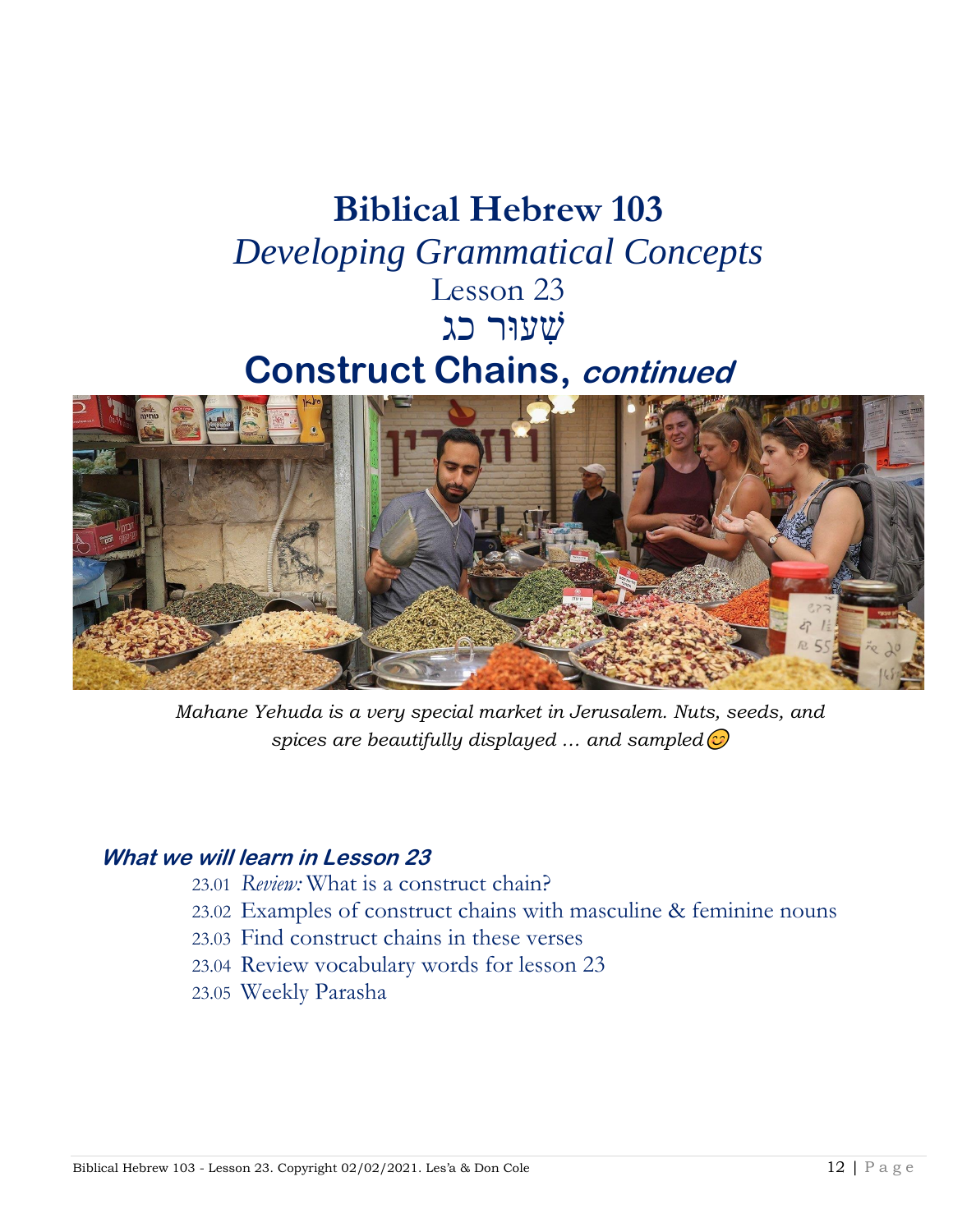#### 23.01 **Review: What is a construct chain?**

A construct chain is a series of two or more nouns. When translated into English, the word "of" is generally inserted between the nouns.

Remember: the first noun (or nouns) in a construct chain is the **construct noun**. (It is called a construct noun because the construct noun is changed or 'constructed'.) The final noun in the chain is the **absolute noun**. (Absolute nouns are how nouns appear in a lexicon or dictionary.)

- 1. Masculine singular constructs use the masculine form of a noun; often the vowel is modified.
	- a. Example: ִןִ בּ) son) becomes ִןִ בּ) son of). Notice the only change is that the tsere under the bet changes to a segol in the construct form.
- 2. Masculine plural nouns are changed to a plural construct noun by dropping the chirek, yud, & mem sofit ending & adding a tsere and a yud.
	- a. Example: בְגָ<sup>י</sup>ם (sons) becomes) בְּגֵים (sons of).
- 3. Feminine singular nouns are generally made construct by replacing the final hay with a tav.
	- a. Example:  $\overrightarrow{\mathbf{u}}$  WN (woman or wife) becomes  $\overrightarrow{\mathbf{u}}$  WN (wife of)
	- b. Example: תּוֹרָה (Torah) becomes תּוֹרָה (Torah of)
- 4. Feminine plural constructs do not change the ending when turning feminine plural noun into a construct
	- a. Example: אֲרַצְוֹת (lands) becomes) a lands of

#### 23.02 **Examples of construct chains**

**Grammar-Made-Simple:** how to identify definite construct chain

3 ways to identify a definite construct chain:

- 1. The absolute noun has an article " $\vec{v}$ " (the) eg: הַמְּיָם (English, the waters) or הַבְּרִית (the covenant)
- 2. The absolute noun has a pronominal suffix. eg: אֱלֹהֵיךָ (your God) or בְּנוֹ (his son)
- 3. *Or* the absolute noun is a proper noun. eg: יָצְקֹב (Israel) or יָצְקֹב (Jacob)

| <b>EXAMPLES OF CONSTRUCT CHAINS</b>         |                   |                                                                                                                                            |  |
|---------------------------------------------|-------------------|--------------------------------------------------------------------------------------------------------------------------------------------|--|
| <b>MASCULINE Singular Construct</b>         |                   |                                                                                                                                            |  |
| 1) The people of Israel                     | עם יִשְׂרַאֵל     | $\Box \underline{y}$ – the people of / masculine singular construct noun<br>$\forall x \exists \psi$ יַבאַל – Israel / absolute noun       |  |
| 2) chest of wood                            | אַרוֹן עֵץ        | ברן – chest (ark/cabinet/closet) of / masculine singular<br>construct noun<br>$\gamma y$ – wood / absolute noun                            |  |
| 3) by the hand of Jacob<br>(Gen 27:17)      | בְּיַד יַצֵקב     | $72\overline{2}$ – in or by the hand of / masculine singular construct noun<br>בַעֲקָב <sup>2</sup> – Ya'akov / proper noun; absolute noun |  |
| 4) the son of Jesse (1Sam 20:27)            | בן־יִשׂי          | $\boxed{1}$ – the son of / masculine singular construct noun<br>$\mathbf{W}'$ – Jesse / proper noun; absolute noun                         |  |
| <b>MASCULINE Plural Construct</b>           |                   |                                                                                                                                            |  |
| 5) the sons of Israel (1Chron 2:1)          | בִּנֵי יִשְׂרַאֵל | $\frac{1}{2}$ – the sons of / masculine plural construct noun<br>אָלָ $\psi$ – Israel / absolute noun                                      |  |
| 6) "the surface of the waters"<br>(Gen 1:2) | יָיָנֵי הַמֵּיִם  | $\mathbb{R}$ - the faces of / masculine plural construct noun<br>$\overline{D}$ $\overline{D}$ - the waters / absolute noun                |  |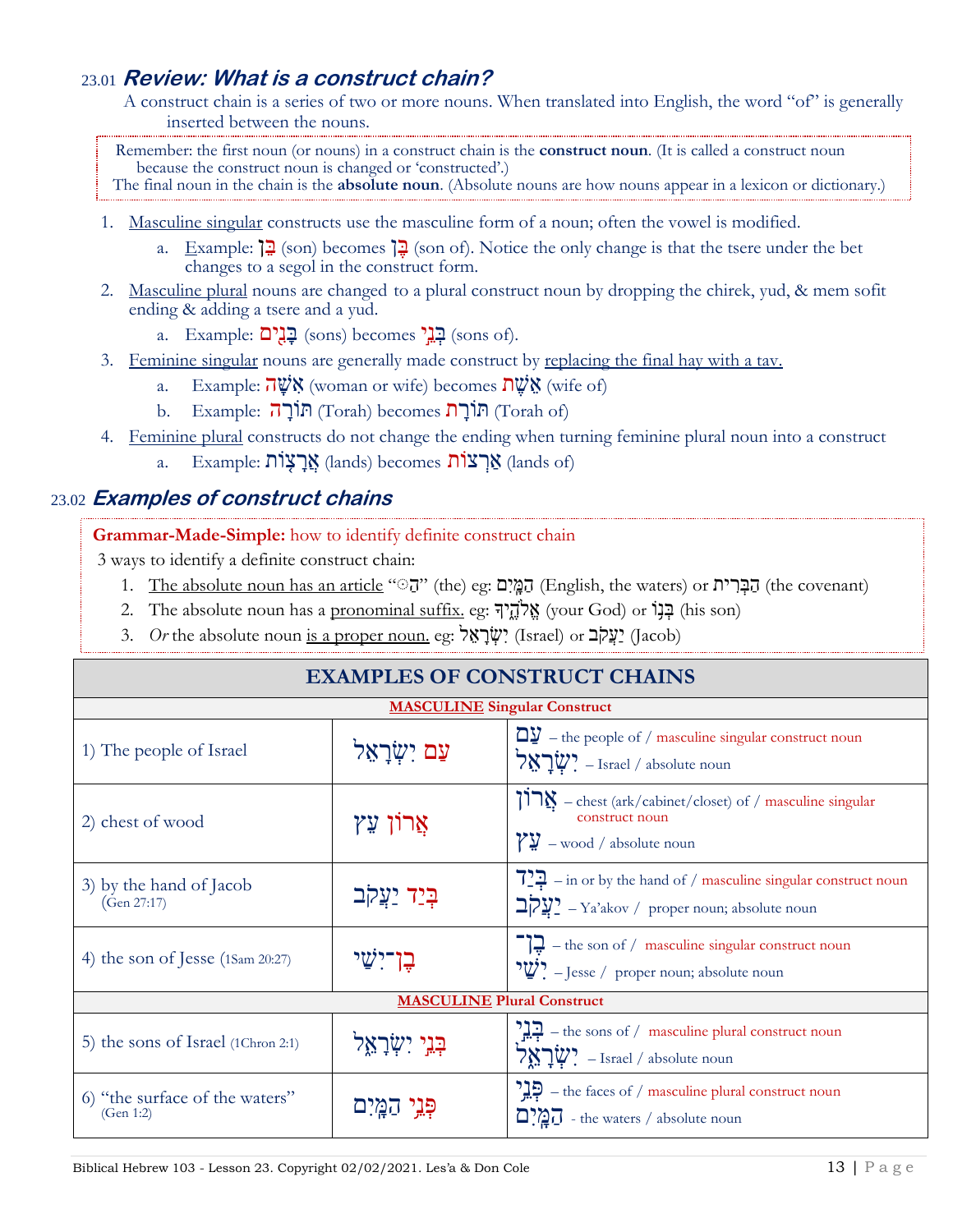| 7) the words of the king of the<br>land                               |                     | $\frac{1}{2}\frac{1}{7}$ – the words of / masculine plural construct noun<br>יקאָרָץ יִהְאָרֶץ – the king of / masculine singular construct noun<br>$\sum N_i$ – the land / absolute noun |  |  |
|-----------------------------------------------------------------------|---------------------|-------------------------------------------------------------------------------------------------------------------------------------------------------------------------------------------|--|--|
| <b>FEMININE</b> Singular Construct                                    |                     |                                                                                                                                                                                           |  |  |
| the State of Israel<br>8)                                             | מְדִינַת־יִשְׂרַאֵל | $\binom{1}{2}$ $\binom{1}{2}$ – the state (or country) of / feminine singular<br>construct noun<br>$\forall x \exists \psi$ – Israel / absolute noun                                      |  |  |
| the wife of Abram, Gen 16:1<br>9)                                     | אֵשֵׁת אַבְרַם      | $\frac{1}{2} \sqrt{\frac{1}{2}}$ = the wife of / feminine construct noun<br>$\sum_{i=1}^{n}$ - Abram / absolute noun                                                                      |  |  |
| <b>FEMININE Plural Construct</b>                                      |                     |                                                                                                                                                                                           |  |  |
| 10) the United States of America<br>(the acronym for U.S.A. is "הה"ב) | אַרצוֹת הַבְּרִית   | רצות – the lands of / feminine plural construct noun<br>$\prod$ <sup>7</sup> $\prod$ – the covenant / absolute noun                                                                       |  |  |

#### 23.03 Find construct chains in the following verses

#### Jeremiah 37:2

"But neither he nor his servants nor the people of the land listened to the words of the LORD [YHVH] that he spoke through Jeremiah the prophet." Jer 37:2, ESV

וְלָא שָׁמֵע הָוּא וַעֲבָדֻיו וְעַם הָאָרֶץ אֶל־דִּבְרֵי יְהוָֹה אֲשֶׁר דִּבָּר בְּיַךְ יִרְמְיָהוּ הַנָּבִיא:

| <b>Strong's</b> | <b>Translit</b> | <b>Hebrew</b>       | <b>English</b>                 | <b>Morphology</b>                |
|-----------------|-----------------|---------------------|--------------------------------|----------------------------------|
| 8104 [e]        | wa-šā-mar-tā,   | וְשֳמַרְתָּ         | Therefore you shall keep       | conjunction+Verb [2ms; past]     |
| 853 [e]         | $et-$           | אֵת־                |                                | DDOM (Def. Direct Object Marker) |
| <u>4687 [e]</u> | mis-wōt         | מִצְוָת             | the commands [the commands of] | N-fp / construct noun            |
| <u>3069 [e]</u> | Yah-weh         | יהוה                | The LORD [YHVH]                | N-prop/absolute noun             |
| 430 [e]         | 'ĕ-lō-he-kā;    | אֵלהֶיד             | your God                       | $N-mp + (sf) 2ms$                |
| 1980 [e]        | lā-le-ket       | לְלֶכָת             | to walk                        | Verb prep/ Qal (inf)             |
| <u>1870 [e]</u> | bid-rā-kāw      | בִּדְרָכָיו         | in His ways                    | $Prep/n-mp$ (sf)3ms              |
| 3372 [e]        | ū-lə-yir-'āh    | <u>וּלְיִרְאֲ</u> ה | and to fear                    | conj/prep/Qal (inf)              |
| 853 [e]         | $o-tow$ .       | אתו:                | $-[him]$                       | DDOM (sf) 3ms / Qal              |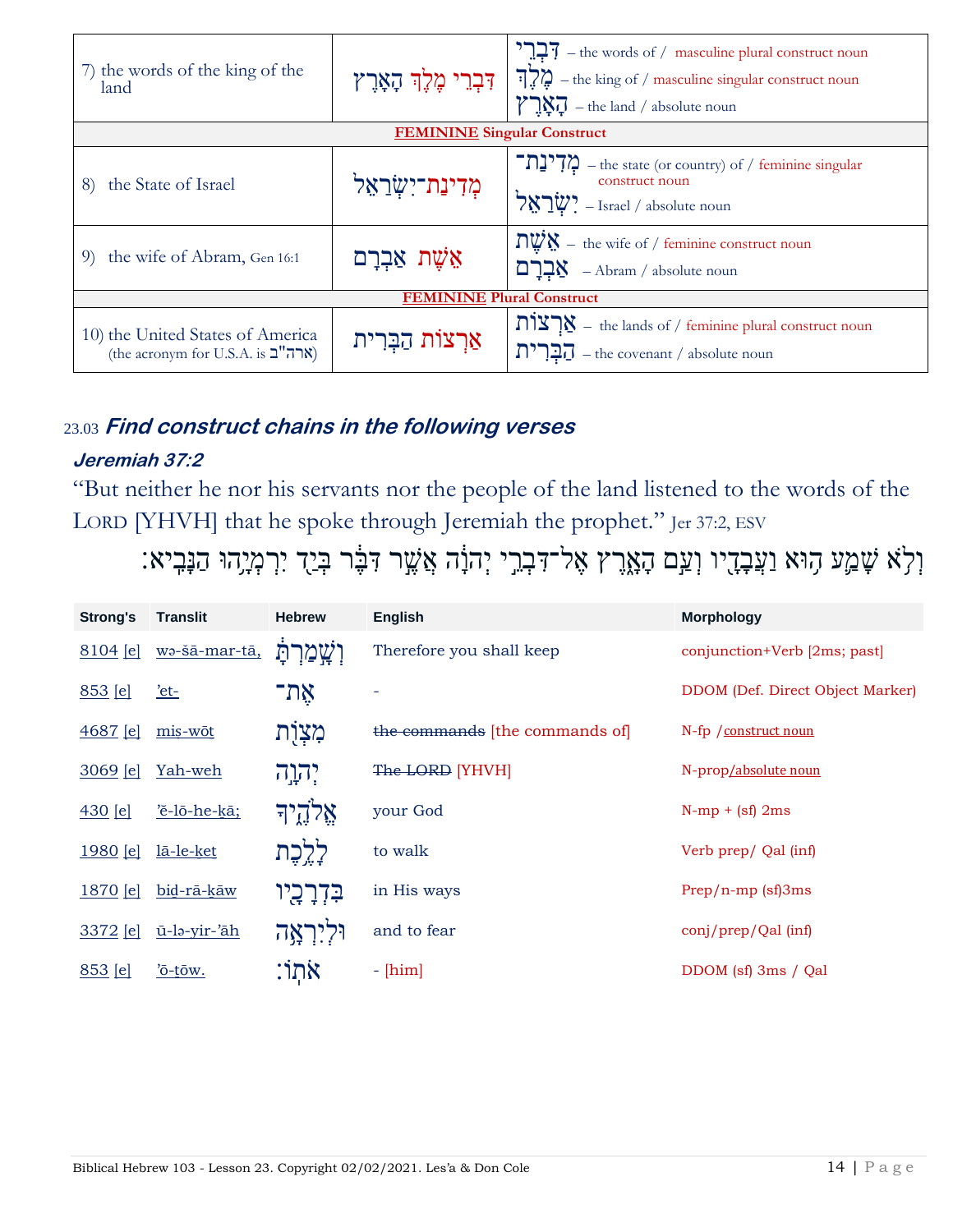#### **Genesis 6:5**

"The LORD [YHVH] saw that the wickedness of man was great in the earth, and that every intention of the thoughts of his heart was only evil continually," Gen 6:5 ESV

# וֵיֵּרְא יְהוָׂה כִּי רַבְּה רָעַת הָאָדֶם בָּאֶרֶץ וְכָל־יֵאֶר מַחְשְׁבָת לִבּוֹ רֵק רֻע כָּל־הַיְּום:

| <b>Strong's</b> | <b>Translit</b>      | <b>Hebrew</b>           | <b>English</b>    | <b>Morphology</b>                            |
|-----------------|----------------------|-------------------------|-------------------|----------------------------------------------|
| 7200 [e]        | way-yar              | <u>וירא</u>             | And saw           | WCI   V-Qal-Consec Imperf-3ms (becomes perf) |
| 3068 [e]        | Yah-weh,             | ְיְהֹוָ <sup>ׂ</sup> ָה | Yahweh            | N-proper-ms                                  |
| 3588 [e]        | kî                   | כֵי                     | that              | Conj                                         |
| 7227 [e]        | rab-bāh              | רַבֶּה                  | [was] great       | Adj-fs                                       |
| 7451 [e]        | rā-'at               | רַעַת                   | the wickedness of | N-fs/construct noun                          |
| 120 [e]         | hā-'ā-dām            | הָאָדֶם                 | man               | Art   N-ms/absolute noun                     |
| 776 [e]         | bā-'ā-reș;           | ݗݻݩݛ                    | in the earth      | Prep-b, Art   N-fs                           |
| 3605 [e]        | wo-kāl               | וְכָל־                  | and [that] every  | Conj-w   N-ms/construct noun                 |
| 3336 [e]        | yê-şer               | ڗؚۧڮٚڐڔ                 | intent of         | N-ms/construct noun                          |
| 4284 [e]        | maḥ-šə-bōt           | מַחְשְׁבָת              | the thoughts of   | N-fp/construct noun                          |
| 3820 [e]        | lib-bōw,             | לִבּוֹ                  | his heart         | N-ms/absolute noun   3ms (sf)                |
| 7535 [e]        | raq                  | ברק                     | [was] altogether  | Adv                                          |
| 7451 [e]        | $\mathrm{ra}^\prime$ | רַע                     | evil              | Adj-ms                                       |
| 3605 [e]        | kāl-                 | כַּל־                   | all [of]          | N-ms/construct noun                          |
| 3117 [e]        | hay-yō-wm.           | היִוֹם:                 | the time          | Art   N-ms/ absolute noun                    |